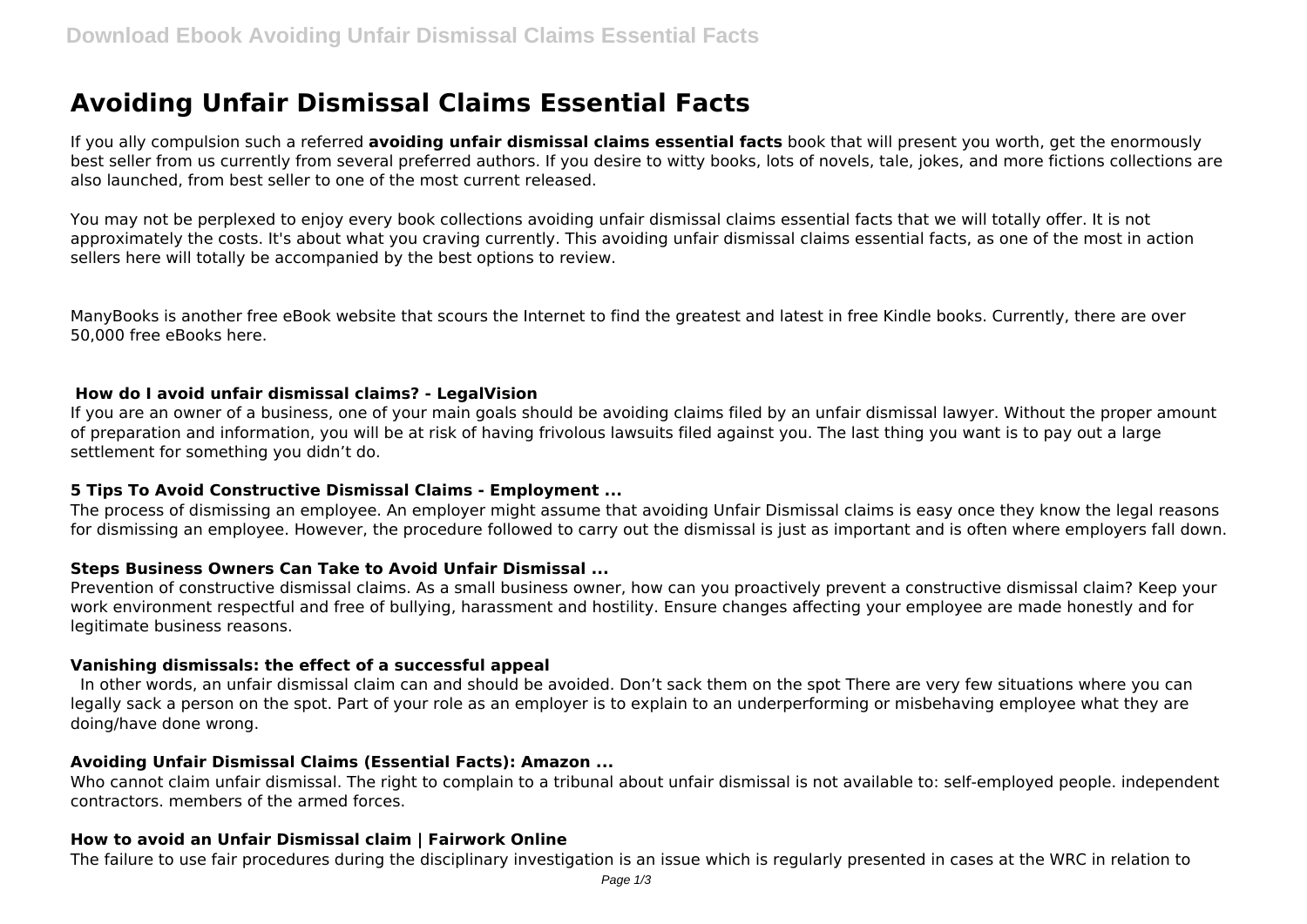claims for Unfair Dismissal. Therefore, it is essential that employers implement and adhere to a rounded disciplinary procedure and use separation of process for all disciplinary investigations.

## **4 steps to prevent an unfair dismissal claim - JFM Law**

The premise of this practical book is the fact that unfair dismissal cases are won and lost on the actions of the employer prior to the dismissal. Written for both employers and their legal advisers it explains when it is justifiable to dismiss an employee, what factors the employee needs to take into account, and the steps that must be taken to successfully fulfil the legal requirements.

## **6 steps to help avoid an unfair dismissal claim - HRM online**

Don't forget, you can also avoid a claim if the termination happens during the minimum employment period. For businesses with more than 15 employees it's six months, while businesses with less than 15 it's 12 months. To help you keep track, DiffuzeHR diarises probationary periods for each employee.

## **Constructive Dismissal and how to avoid it | www.hrgurus ...**

Best practice for avoiding unfair dismissal o Pre-employment communication o Probationary period ... the employee may lodge a claim for unfair dismissal: section 84 In determining whether a dismissal is harsh, unreasonable or unjust, the Commission may ... that the servant is repudiating the contract, or one of the essential conditions; and for ...

## **Dismissing staff: Eligibility to claim unfair dismissal ...**

Unfair dismissal actions under the Fair Work Act are available to employees if the employer employs more than 15 employees. However, all employers should be keen to avoid dismissal problems as the repercussions are generally negative for a business.

## **How to Prevent Constructive Dismissal Claims**

To avoid an unfair dismissal claim, you must ensure that the reason you are terminating an employee is lawful. That is, an employer should only dismiss an employee due to poor performance or misconduct. You cannot dismiss an employee simply because you don't like the person!

## **Avoiding dismissal problems | WorkplaceInfo**

Case law has now established that there is no compensation payable for stress or injury to feelings in unfair dismissal claims. Unfair Dismissal – Reduction in the Compensatory Award. The employee is under a duty to take reasonable steps to reduce his/her loss by gaining alternative employment as soon as possible. This is called "mitigation".

## **How can businesses avoid unfair dismissal claims ...**

Dismissing an employee is never an easy process, and many employers will avoid taking action against a problem or under-performing member of staff out of fear of a claim in the employment tribunal. However, while the dismissal process may seem complicated and risky, for many businesses,...

## **Top 10 tips to avoid an unfair dismissal claim - wespokelaw**

6 steps to help avoid an unfair dismissal claim. It goes without saying that an unfair dismissal claim is costly and time consuming, not to mention the effect it may have on other staff and the organisation's reputation. Here are six ways to help manage an underperforming employee.